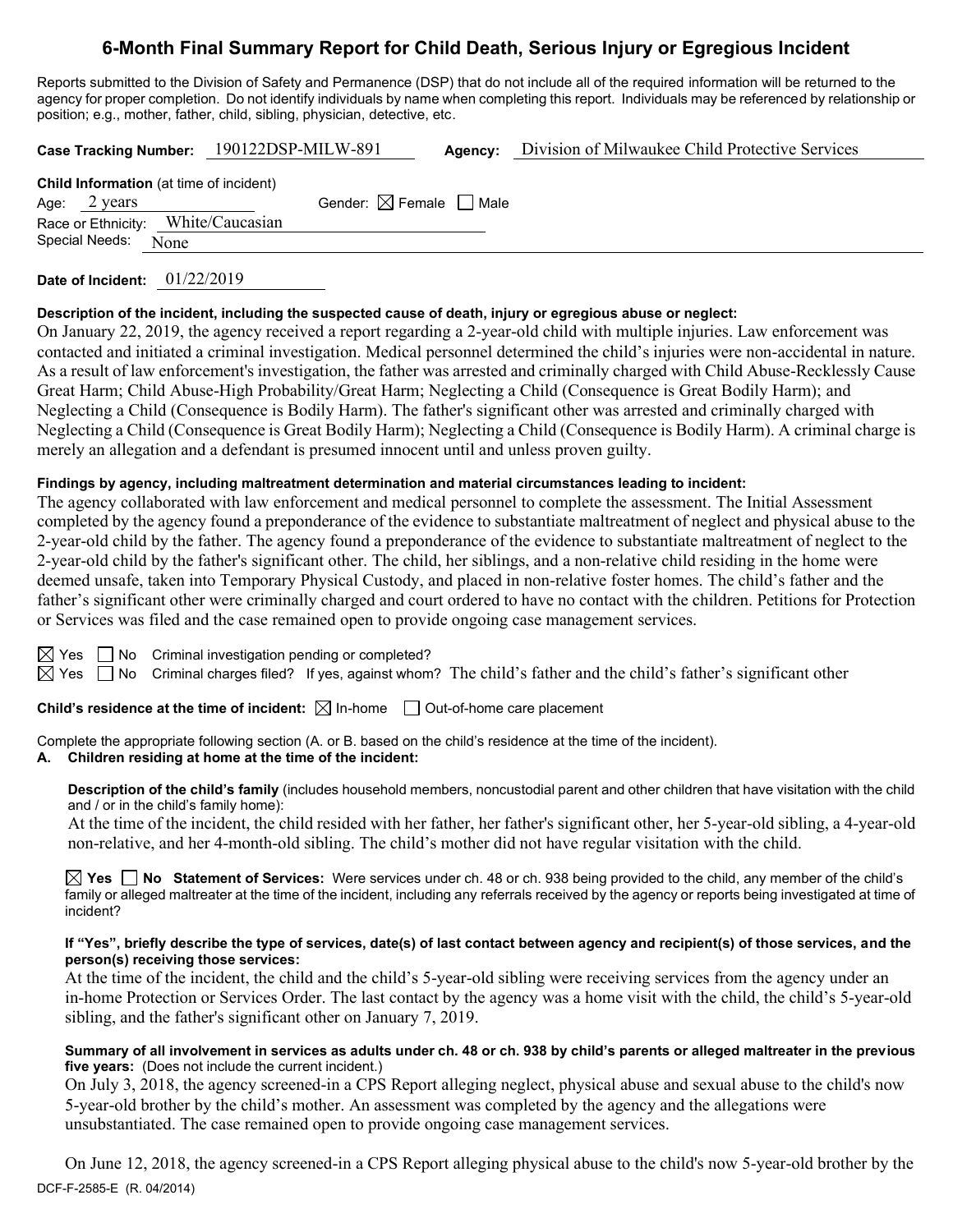mother. An assessment was completed by the agency and the allegation of physical abuse was substantiated. A Petition for Protection or Services was filed on June 26, 2018 and the case remained open to provide ongoing case management services.

#### **Summary of actions taken by the agency under ch. 48, including any investigation of a report or referrals to services involving the child, any member of the child's family living in this household and the child's parents and alleged maltreater.** (Does not include the current incident.)

(Note: Screened out reports listed in this section may include only the date of the report, screening decision, and if a referral to services occurred at Access. Reports that do not constitute a reasonable suspicion of maltreatment or a reason to believe that the child is threatened with harm are not required to be screened in for an Initial Assessment, and no further action is required by the agency.) On September 10, 2018, the agency screened-out a CPS Report.

On July 3, 2018, the agency screened-in a CPS Report alleging neglect, physical abuse and sexual abuse to the child's now 5-year-old brother by the child's mother. An assessment was completed by the agency and the allegations were unsubstantiated. The case remained open to provide ongoing case management services.

On June 12, 2018, the agency screened-in a CPS Report alleging physical abuse to the child's now 5-year-old brother by the mother. An assessment was completed by the agency and the allegation of physical abuse was substantiated. A Child in Need of Protection or Services Petition was filed on June 26, 2018 and the case remained open to provide ongoing case management services.

On June 12, 2018, the agency screened-out a CPS Report.

On June 8, 2018, the agency screened-out a CPS Report.

### **Summary of any investigation involving the child, any member of the child's family and alleged maltreater conducted under ch. 48 and any services provided to the child and child's family since the date of the incident:**

The agency collaborated with law enforcement and medical personnel to complete the assessment. The Initial Assessment completed by the agency found a preponderance of the evidence to substantiate maltreatment of neglect and physical abuse to the 2-year-old child by the father. The agency found a preponderance of the evidence to substantiate maltreatment of neglect to the 2-year-old child by the father's significant other. The child, her siblings, and a non-relative child residing in the home were deemed unsafe, taken into Temporary Physical Custody, and placed in non-relative foster homes. The child's father and the father's significant other were criminally charged and court ordered to have no contact with the children. Petitions for Protection or Services was filed and the case remained open to provide ongoing case management services.

### **B. Children residing in out-of-home care (OHC) placement at time of incident:**

**Description of the OHC placement and basis for decision to place child there:**  $N/A$ 

**Description of all other persons residing in the OHC placement home:** N/A

**Licensing history:** Including type of license, duration of license, summary of any violations by licensee or an employee of licensee or other actions that constitute a substantial failure to protect and promote the welfare of the child. N/A

| Summary of any actions taken by agency in response to the incident: (Check all that apply.) |                                                      |  |                                                   |  |
|---------------------------------------------------------------------------------------------|------------------------------------------------------|--|---------------------------------------------------|--|
| $\boxtimes$                                                                                 | Screening of Access report                           |  | Attempted or successful reunification             |  |
|                                                                                             | Protective plan implemented                          |  | Referral to services                              |  |
| <b>NNUNU</b>                                                                                | Initial assessment conducted                         |  | Transportation assistance                         |  |
|                                                                                             | Safety plan implemented                              |  | Collaboration with law enforcement                |  |
|                                                                                             | Temporary physical custody of child                  |  | Collaboration with medical professionals          |  |
|                                                                                             | Petitioned for court order / CHIPS (child in need of |  | Supervised visitation                             |  |
|                                                                                             | protection or services)                              |  | Case remains open for services                    |  |
| $\boxtimes$                                                                                 | Placement into foster home                           |  | Case closed by agency                             |  |
| $\overline{\Xi}$                                                                            | <b>Placement with relatives</b>                      |  | Initiated efforts to address or enhance community |  |
|                                                                                             | Ongoing Services case management                     |  | collaboration on CA/N cases                       |  |
|                                                                                             |                                                      |  | Other (describe):                                 |  |

# **FOR DSP COMPLETION IF RECORD OR ON-SITE REVIEW WAS UNDERTAKEN:**

**Summary of policy or practice changes to address issues identified based on the record or on-site review of the incident:** Under the Child Welfare Disclosure Act (Section 48.981(7)(cr), Stats.), the Department of Children and Families' (DCF)